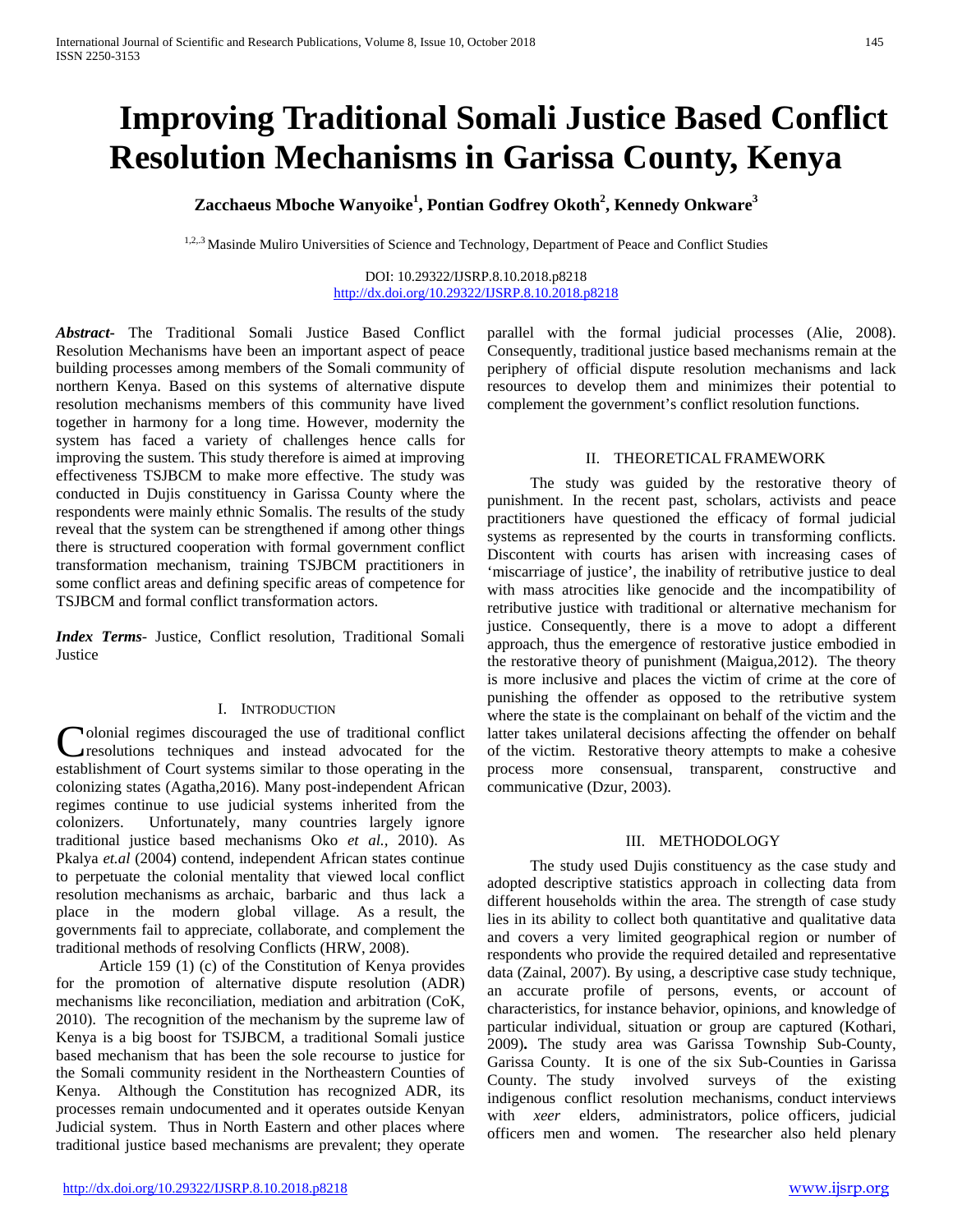discussions within the study community. The experiences from various respondents provided divergent perspectives thus played a significant and leading role in the fulfillment of the study. Data was collected through questionnaires, interviews and Focus Group Discussions. Data analysis was done through SPSS, qualitative data was transcribed and analyses through thematic techniques. Data was presented inform of graphs, charts narrative and narrative reports.

#### IV. STUDY FINDINGS AND DISCUSSIONS

## **4.1 Government Officers Support to Improving workings of TSJBCM (police, administrators and judicial officers)**

 The study sought to establish whether or not, the government officials including administrators, Police officers and Judicial officers supported the work of the TSJBCM. The Results were as indicated in Figure 4.1



# **Figure 4.1 Whether or not the TSJBCM Workings should be Improved**

#### **Source: Field Data**

 The results in figure 4.1 revealed that 70% of administrators, 82% of police officers and 69% of Judicial officers were in support of improving the work of the TSJBCM. In this regard therefore, it was evident that the TSJBCM had support of various government institutions that were responsible for peace building in the study area.

 Administrators generally agreed that TSJBCM are vital avenues of dealing with conflict among the Somali in Garissa County. That granted, data showed that administrators would rather there was a structured manner in which TSJBCM practitioners and administrators would work together. That will define clear areas of cooperation and thus facilitate maximization of skills and expertise by both sides. Where the need may arise, administrators advocate for joint determination of disputes with TSJBCM practitioners. A local chief noted that he has designed a way in which he uses the expertise of TSJBCM practitioners in handing conflict that arise in his area of jurisdiction. He averred: *I always use elders to help me determine cases that are brought to me.Their involvement is very important because if one of the parties fails to honor whatever commitments that are imposed during the determination of the conflict, the elders will help in applying pressure on them. I make sure that I use elders who are either related to the parties to a conflict or those who are respected within their communities. Religious leaders are another important group that I use to determine disputes. Our people are God-fearing and take advice from religious leaders very seriously.* 

 Administrators also vouched for the establishment of a recording system for TSJBCM. That will not only provide future reference points but will also minimize inconsistent decisions and create predictability, a very important consideration for conflict transformation. This view is rendered valuable by observations of an Assistant County Commissioner (ACC) working in the research area.

 *I wish to point out that there are many good things with maslaa. For one, many petty disputes are handled by elders and by and large community members abide by the rulings. The challenge especially for us administrators is to get to know these strengths. Since most of us expect disputes to be handled by trained officers or judicial personnel, when one works among the Somali, it requires a bit of time to get used to how things are done. This challenge is compounded by the fact that maslaa decisions are never recorded and are mostly presided over by old and illiterate people. It would make our work easier if these proceedings were recorded and made available to administrators. Otherwise good aspects of the maslaa system will only be known among practitioners themselves or locals at large and administrators will have to cultivate some patience before appreciating the true value of maslaa.* 

 Equally administrators felt that TSJBCM practitioners are insufficiently equipped with the skills and knowledge to embrace emerging governance and conflict transformation good practices like gender mainstreaming and integrating the dangers of the HIV/AIDS work in conflict transformation work. They decried the fact that TSJBCM were primarily controlled by adult males although females had been incorporated in the recent past. Below is an extract from an interview conducted with a serving Deputy County Commissioner (DCC)

 *The government is very concerned with the manner in which traditional Somali conflict mechanisms handle serious offences. For instance, the law is very punitive when dealing with sexual offences with penalties ranging from ten years in prison or even a life sentence. Yet, local elders casually treat sexual offences. Their standard approach is to impose some penalties that are paid by the clan of the accused and the matter is settled there. What they do not seem to appreciate is the fact that contemporary sexual offenses have attendant and emerging dangers. Would you for instance appease a rape victim by fining their attacker who has infected them with HIV/AIDS which is a long term illness that almost always leads to death? Unless such matters are brought to the attention of traditional conflict handlers with the view of changing their attitude towards sexual violence, the vice would continue and many victims will suffer.*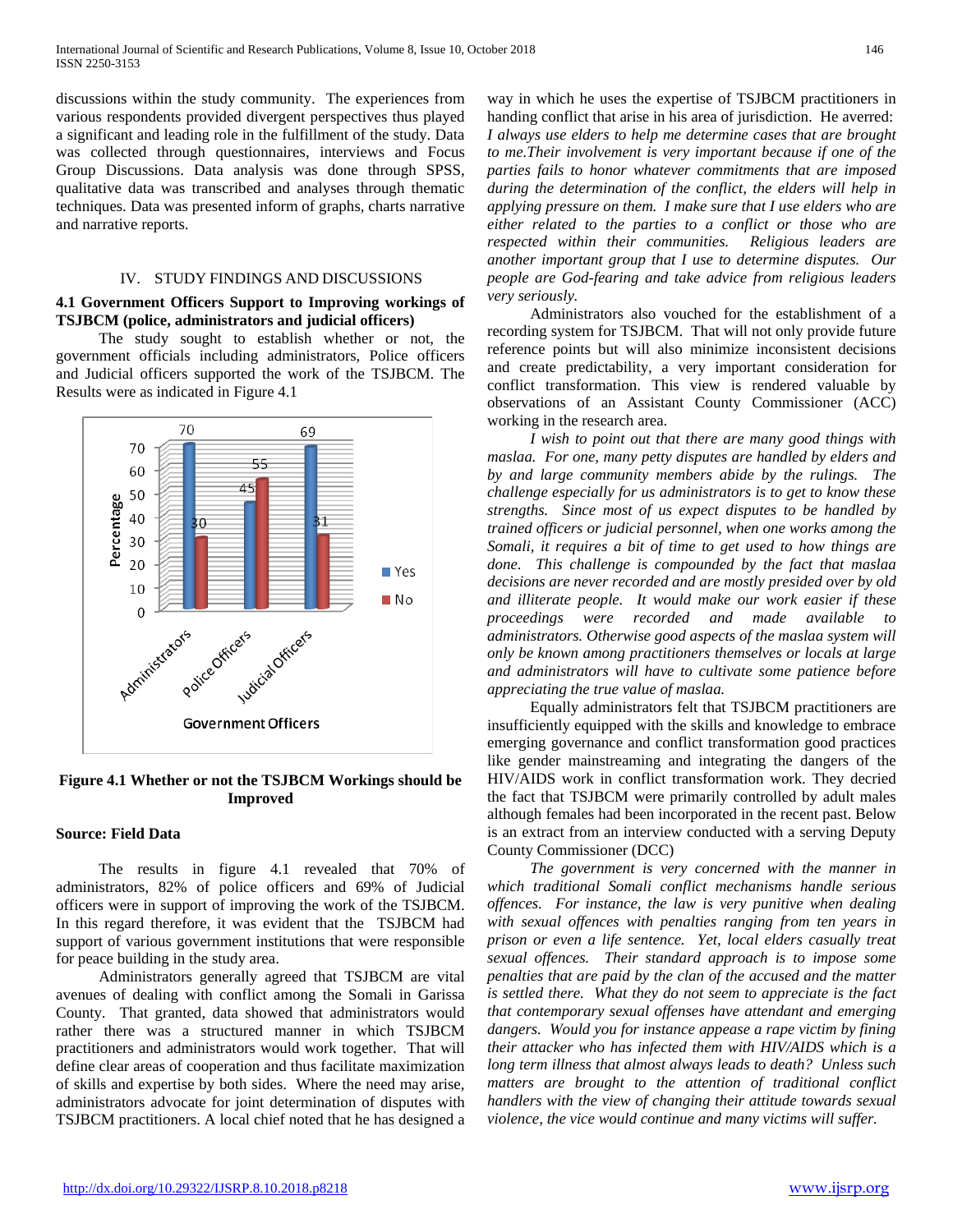Another important concern raised by administrators was the treatment of individual acts that case harm as clan offences. They felt that whereas certain offences like land disputes and disputes over watering points can be viewed and resolved at the communal level, some wrongs like sexual violence have a severe and direct impact on individual victims and thus cannot be handled as communal wrongs. They noted that sexual violence related trauma affects the entire lifetime of victims and clan restorative tendencies often ignore the victim who has to individually cope with the resultant effects of sexual violence. Administrators noted therefore that such crimes ought to be treated with caution and one way of achieving that would be to equip TSJBCM practitioners with counseling skills or facilitating victims who have resolved their differences through TSJBCM to access government counseling services.

 Police officers were generally dismissive of the role of TSJBCM in conflict transformation mechanisms. They perceived the mechanism as an irritant to law enforcement. The police who participated in the study felt that efforts must be commenced to ensure that traditional conflict practitioners are stopped from unduly interfering with legal processes.

 Although the police felt that arresting non cooperating parties to a dispute as a way of ensuring that they cooperate with TSJBCM processes was not a prudent way that the former can enhance the work of the latter, a reasonable balance between what level of cooperation by the two systems would help mitigate the level of mistrust, especially held by the police towards TSJBCM. When asked how the police would help traditional justice practitioners to improve their work a raft of recommendations were given as demonstrated in figure 4.2. The most notable way that would be achieved was aiding in investigations and effecting arrests. As noted earlier police officers were apprehensive of arresting offenders reported by traditional justice operators because they felt that they were being used to serve the interests of TSJBCM which were not necessarily the interests of justice.

 Judicial officers averred that TSJBCM lack competence to deal with serious crimes that if adjudicated through the courts will attract a custodial sentence. They also felt that complex civil matters that require specific technical skills are beyond the realm of TSJBCM practitioners. Hence, judicial officers advocated for the practitioners to limit their conflict adjudication practices to petty community offences and leave the others to the courts as the latter posses the requisite competencies.

 The resident magistrate in Garissa pointed out that the Judiciary was in the process of rolling out reforms in the sector to strengthen the role of alternative dispute resolution. This she reiterated will go a long way in streamlining the role of traditional conflict handlers in the wider justice system. This development has been attested by a series of reforms that were being undertaken by the judiciary in ensuring that there was wider access to legal redress by inculcating local wisdom in conflict transformation which was advocated for in the work of Doak (2015) where it was revealed that reforms in the judiciary are a cricual element of a smooth jucial process.

 The introduction of Court annexed mediators and the deployment of senior judicial officers within the area that these have been introduced demonstrates the importance that the Judiciary is attaching to local wisdom in conflict transformation.

That is one of the steps that the Judiciary is taking to bring effect to Article 159 of the Constitution that advocates for the recognition and use of alternative and traditional dispute resolution mechanisms. Indeed the Courts have been persuaded by this transformative trend adopted by the Judiciary as was witnessed in the case of Mohamed Adow. In that case the Court dropped a case against the accused that had killed after having submissions from the prosecution pleading for the termination of the case since parties had been subjected to a traditional mechanism and agreed to compensate the family of the deceased.

 The ruling of the Adow case has been reaffirmed in another High Court Case, the matter of *Republic v Denu Lallafa Omar [2016] eKLR.* In that Denu case just like the Adow case, the High Court in Garissa accepted the request of the prosecution to drop proceedings after the prosecution presented an agreement between the family of the deceased and the family of the accused. The agreement was a commitment of the families to help raise the children of the deceased as well as for the family of the accused with the support of the clan to pay compensation in the form of twenty head of cattle to the family of the deceased.

# **4.2 Recommendations on Improving TSJBCM from the practitioners**

 TSJBCM practitioners were of the view that the effectiveness of their work would significantly be improved if the police would share their crime investigation findings with them. They noted that police officers had the skills and equipment to investigate crime and since community members generally accepted TSJBCM decisions, if the latter had the benefit of the skills and equipments of the former, it would contribute towards fair adjudication of conflicts. TSJBCM were asked how best their work would be enhanced, and many felt that they needed some formal recognition in government circles.

 As demonstrated in figure 4.2, many traditional justice practitioners felt that their work needed to be recognized in the constitution. That desire may be grounded on ignorance since traditional justice resolution mechanisms have been constitutionally recognized by article 159 of the Constitution of Kenya 2010. Others expressed the desire to work hand in hand with judicial officers whereas others advocated for the training and paying traditional justice practitioners. Further still, others felt that the role of traditional justice elders should be limited to clan and family matters.